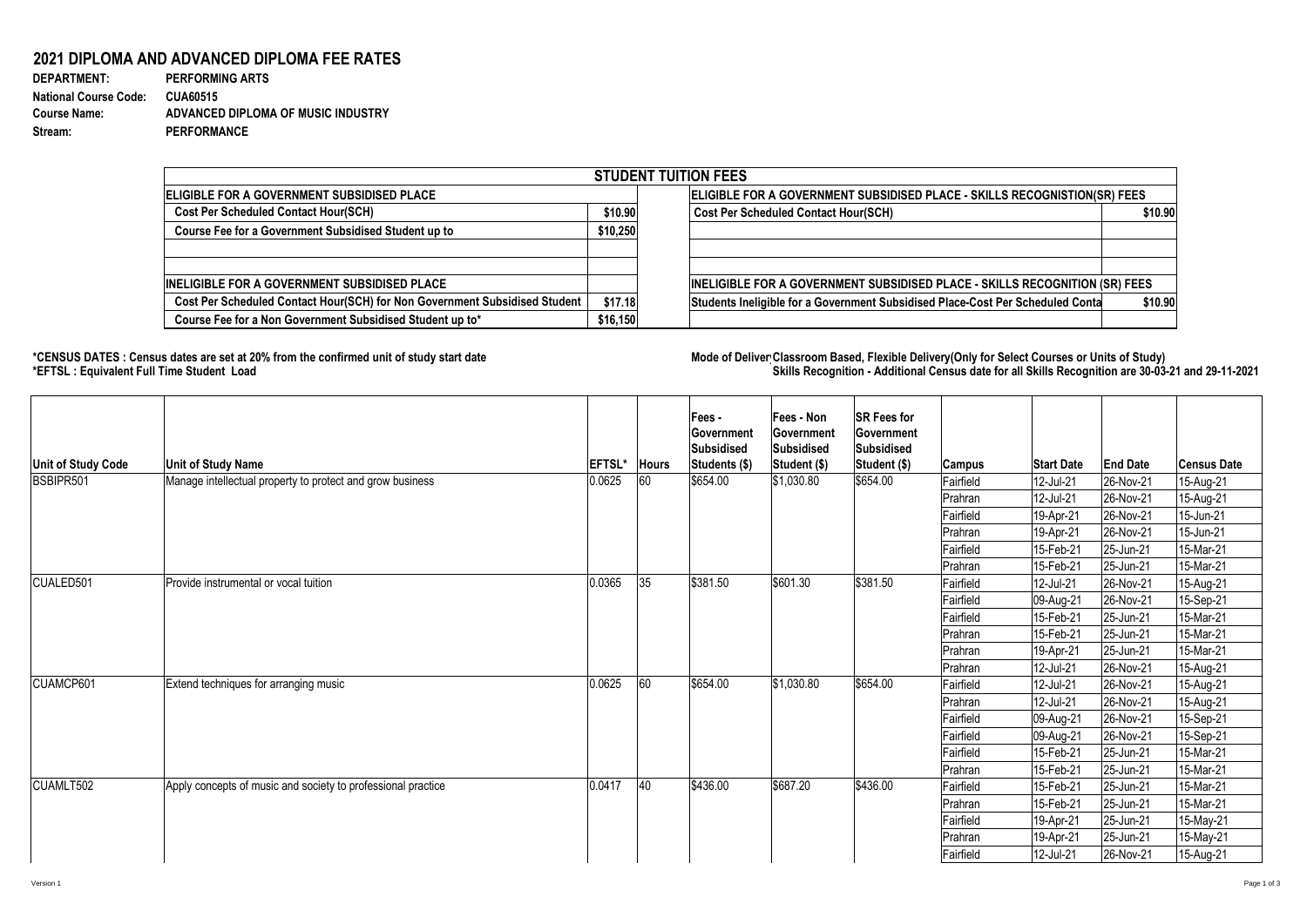| <b>Unit of Study Code</b><br>CUAMLT602 | <b>Unit of Study Name</b><br>Analyse harmony                                                        | <b>EFTSL*</b><br>0.1042 | <b>Hours</b><br>100 | Fees -<br> Government<br>Subsidised<br>Students (\$)<br>\$1,090.00 | <b>Fees - Non</b><br>Government<br>Subsidised<br>Student (\$)<br> \$1,718.00 | <b>SR Fees for</b><br><b>Government</b><br>Subsidised<br>Student (\$)<br> \$1,090.00 | <b>Campus</b><br>Prahran<br>Fairfield<br>Prahran<br>Fairfield<br>Prahran<br>Fairfield      | <b>Start Date</b><br>12-Jul-21<br>15-Feb-21<br>15-Feb-21<br>19-Apr-21<br>19-Apr-21<br>12-Jul-21 | <b>End Date</b><br>26-Nov-21<br>26-Nov-21<br>26-Nov-21<br>26-Nov-21<br>26-Nov-21<br>26-Nov-21                   | <b>Census Date</b><br>15-Aug-21<br>15-Apr-21<br>15-Apr-21<br>15-Jun-21<br>15-Jun-21<br>15-Aug-21 |
|----------------------------------------|-----------------------------------------------------------------------------------------------------|-------------------------|---------------------|--------------------------------------------------------------------|------------------------------------------------------------------------------|--------------------------------------------------------------------------------------|--------------------------------------------------------------------------------------------|-------------------------------------------------------------------------------------------------|-----------------------------------------------------------------------------------------------------------------|--------------------------------------------------------------------------------------------------|
| CUAMPF601                              | Present a music performance                                                                         | 0.0729                  | 70                  | \$763.00                                                           | \$1,202.60                                                                   | \$763.00                                                                             | Prahran<br>Fairfield<br>Prahran<br>Fairfield                                               | 12-Jul-21<br>15-Feb-21<br>15-Feb-21<br>19-Apr-21                                                | 26-Nov-21<br>26-Nov-21<br>26-Nov-21<br>26-Nov-21                                                                | 15-Aug-21<br>15-Apr-21<br>15-Apr-21<br>15-Jun-21                                                 |
| <b>CUAMPF602</b>                       | Manage stagecraft aspects of performances                                                           | 0.0677                  | 65                  | \$708.50                                                           | \$1,116.70                                                                   | \$708.50                                                                             | Prahran<br> Fairfield<br> Prahran<br>Fairfield<br>Prahran                                  | 19-Apr-21<br>12-Jul-21<br>12-Jul-21<br>15-Feb-21<br>15-Feb-21                                   | 26-Nov-21<br>$ 26-Nov-21$<br><b>26-Nov-21</b><br>$ 26-Nov-21$<br>26-Nov-21                                      | 15-Jun-21<br>15-Aug-21<br>15-Aug-21<br>$15$ -Apr-21<br>15-Apr-21                                 |
| CUAMPF603                              | Refine performance techniques and expand repertoire                                                 | 0.0677                  | 65                  | \$708.50                                                           | \$1,116.70                                                                   | \$708.50                                                                             | Fairfield<br> Prahran<br>Fairfield<br>Prahran<br>Fairfield                                 | 19-Apr-21<br>19-Apr-21<br>12-Jul-21<br>12-Jul-21<br>15-Feb-21                                   | 26-Nov-21<br><b>26-Nov-21</b><br>26-Nov-21<br>26-Nov-21<br>26-Nov-21                                            | 15-Jun-21<br>15-Jun-21<br>15-Aug-21<br>15-Aug-21<br>15-Apr-21                                    |
|                                        |                                                                                                     |                         |                     |                                                                    |                                                                              |                                                                                      | Prahran<br>Fairfield<br>Prahran<br>Fairfield<br>Prahran                                    | 15-Feb-21<br>19-Apr-21<br>19-Apr-21<br>12-Jul-21<br>12-Jul-21                                   | 26-Nov-21<br>$ 26-Nov-21$<br>26-Nov-21<br>$ 26-Nov-21$<br>26-Nov-21                                             | 15-Apr-21<br>15-Jun-21<br>15-Jun-21<br>15-Aug-21<br>15-Aug-21                                    |
| CUAMPF607                              | Lead music rehearsals                                                                               | 0.0729                  | 70                  | \$763.00                                                           | $\frac{1}{2}$ 1,202.60                                                       | \$763.00                                                                             | Fairfield<br>Prahran<br>Fairfield<br>Prahran<br>Fairfield<br>Prahran                       | 15-Feb-21<br>15-Feb-21<br>19-Apr-21<br>19-Apr-21<br>12-Jul-21<br>12-Jul-21                      | 26-Nov-21<br>26-Nov-21<br>26-Nov-21<br>26-Nov-21<br>26-Nov-21<br>26-Nov-21                                      | 15-Apr-21<br>15-Apr-21<br>15-Jun-21<br>$15$ -Jun-21<br>15-Aug-21<br>15-Aug-21                    |
| CUAPPR501                              | Realise a body of creative work                                                                     | 0.0833                  | 80                  | \$872.00                                                           | \$1,374.40                                                                   | \$872.00                                                                             | Fairfield<br>Fairfield<br>Fairfield<br>Prahran<br>Prahran<br>Prahran                       | 15-Feb-21<br>19-Apr-21<br>12-Jul-21<br>12-Jul-21<br>$ 09-Aug-21 $<br>$15$ -Feb-21               | 25-Jun-21<br>25-Jun-21<br>26-Nov-21<br>26-Nov-21<br>$ 26-Nov-21$<br>$ 25 - Jun-21 $                             | 15-Mar-21<br>15-May-21<br>15-Aug-21<br>15-Aug-21<br>15-Sep-21<br>15-Mar-21                       |
| CUAPPR505<br>CUAPPR603                 | <b>Establish and maintain safe creative practice</b><br>Engage in the business of creative practice | 0.0313<br>0.0729        | 30<br>$\boxed{70}$  | \$327.00<br>\$763.00                                               | \$515.40<br>\$1,202.60                                                       | \$327.00<br>\$763.00                                                                 | <b>IFairfield</b><br>Prahran<br>Fairfield<br> Prahran<br>Fairfield<br>Prahran<br>Fairfield | 15-Feb-21<br> 15-Feb-21<br>19-Apr-21<br>19-Apr-21<br>19-Apr-21<br>19-Apr-21<br>12-Jul-21        | $ 25 - Jun-21 $<br>$ 25 - Jun-21 $<br>$ 25 - Jun-21 $<br>$ 25 - Jun-21 $<br>26-Nov-21<br>26-Nov-21<br>26-Nov-21 | 15-Mar-21<br>15-Mar-21<br>15-May-21<br>15-May-21<br>15-Jun-21<br>15-Jun-21<br>15-Aug-21          |